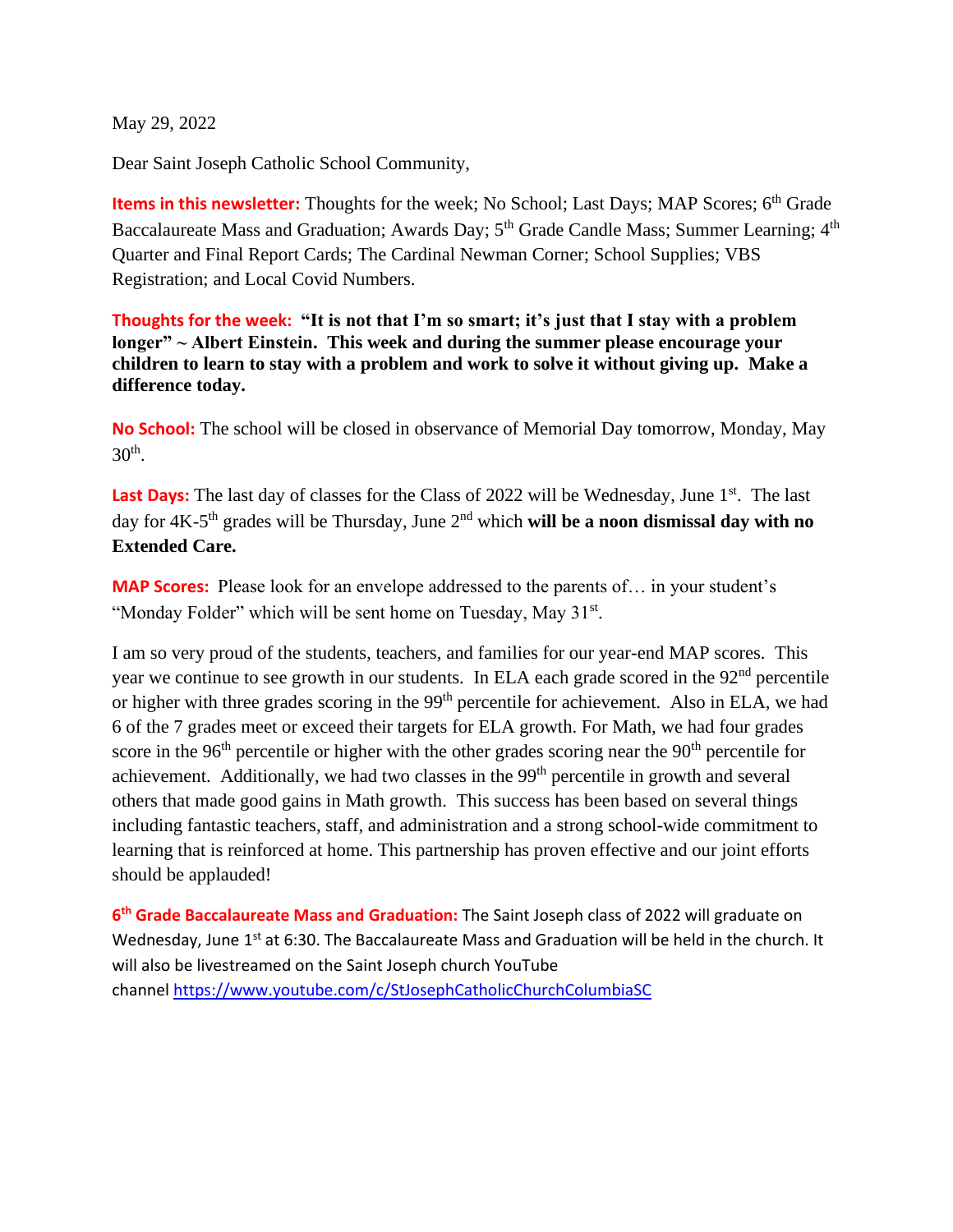**2021-2022 Awards Day:** The faculty and staff will host the Awards Day ceremony on Wednesday, June  $1<sup>st</sup>$  at 1:30 pm in the gym. The Awards Day program recognizes the class of 2022 as well as a few underclassmen who have earned local, state, or national awards.

**5 th Grade Candle Mass:** Each spring, at the last Mass of the school year, we celebrate the 5th grade Candle Mass. This year the Candle Mass will be celebrated at 8:15 am on Thursday, June  $2^{nd}$ . At this Mass, the students of the Class of 2023 will be inducted as the new leaders of the student body. I would like to invite the parents of the rising  $6<sup>th</sup>$ -grade class to join us for this special occasion.

**Summer Learning:** For this year's summer learning, all students (rising  $1<sup>st</sup> - 6<sup>th</sup>$ ) will be required to complete language arts and math activities. Each grade level will have a packet with information about assignments which will be available on our website  $HERE$  after June  $6<sup>th</sup>$ . For the language arts component, our teachers have chosen literature that focuses on one of the Principles of Catholic Social Teaching: "Call to Family, Community and Participation". In simple terms, this means *God made us to be part of communities, families and countries, so all people can share and help each other.* We hope that you and your child(ren) can read and discuss the books together as a family. Additionally, we encourage you to be inspired by the literature and find a way to complete a small service activity as a family and remember the words of Pope Francis: "Let us care for one another and let us be loving custodians of creation." You can send pictures of your activities to [Rebecca Seezen](mailto:rseezen@stjosdevine.com) to be shared on social media as a part of our summer "Saints in Action" series.

4<sup>th</sup> Quarter and Final Report Cards: Your child's 4<sup>th</sup> quarter/final report card will be mailed to you the week of June  $6<sup>th</sup>$ .

**The Cardinal Newman Corner:** Congratulations to the Cardinal Newman Class of '22. They earned a record-breaking \$12.4 million in scholarship funding this year, which averages out to more than \$137,000 per student. During the pandemic, Cardinal Newman took all necessary steps to support students academically, physically and mentally…and it paid off. Interested in learning more about the transition to Cardinal Newman once your child is approaching 7th grade? Visit their website at [cnhs.org](https://clickthrough.mysecurelinks.net/ls/click?upn=58QXsdXVyvcc0ceMi2WpINhKA16mn18jPGZMt0vB2rM-3DUPLL_imgMJSNlQCi24zg4riap-2F2KLYik2PBcyL-2B0OT03haJJUfVW021xjKOzESv5rSRlQudGt1GADiCZHLfJO-2FWIuhiMG3BE9n1D-2BrTNybcc9QDhuzLbdRyhjKInkay5p2La9Uzm5C98GTRBgjEdV62JSwJWUEM-2FNJop6mUgg7AXDVM3r4N06GA8ahoyEJTEjJxEDTJ-2B1dOvMH-2FUUFkY2Uh0WARfJ6FYxCg6DhqLhXla9h3ZSJWwSqKPLiFINrAG-2FCQV3H3StOj0fD63DssIa-2FiFvT-2F1LQq9CW4AeYutHnzyXXc3APRjr0dxMZK7npUp6azKxw5MrweBE5FvWEvkUBNhVFyEJJ2p9F3-2FnIpicdgYax1ayI5LRZC25fLdlGqWCfb23b6mcz-2Bm6-2FZ-2BJDonRajONQQybCI0nFE3MW7T4DwvrYxW1cIw3PUAoecXc5DExF7al) or contact Admissions Director, Michelle Holbrook with questions or to schedule a personalized tour. [mholbrook@cnhs.org.](mailto:mholbrook@cnhs.org)

Cardinal Newman is offering its usual selection of athletic camps this summer, but with several camp additions like art, drama and LEGOs! Take a look at the summer camp schedule and register today! [https://www.cnhs.org/apps/form/form.CARNWS.t1ulKsI.1in](https://clickthrough.mysecurelinks.net/ls/click?upn=4Gztg6ERIzSJLqZvV0oOgp36TjOLC6edCblvQUaHbAPRbDALBPtKEmRE6TRypuyMMppxhedddmjyYf2DXGxNzA-3D-3D7mS0_imgMJSNlQCi24zg4riap-2F2KLYik2PBcyL-2B0OT03haJJUfVW021xjKOzESv5rSRlQudGt1GADiCZHLfJO-2FWIuhiMG3BE9n1D-2BrTNybcc9QDhuzLbdRyhjKInkay5p2La9Uzm5C98GTRBgjEdV62JSwJWUEM-2FNJop6mUgg7AXDVM3r4N06GA8ahoyEJTEjJxEDTJ-2B1dOvMH-2FUUFkY2Uh0WARfJ6FYxCg6DhqLhXla9h3ZSJWwSqKPLiFINrAG-2FCQV3H3StOj0fD63DssIa-2FiFvT4DG95NxP37U3l81wFLT0XWHfYi7smR6nqpiAeKeTtp7T-2BM6SQ4-2FC6j5dceHE3Q-2Bfk8hND2x0N7B2SDJ8rORiyChlC7L15QyJpgsKq0YacVyE4OmOOz7JYVRHCqb-2FKQTNS3yeZ1ickA3NjzajSjIdQbON7nbk-2FsdY8xka6i-2B9Q1E)

**School Supplies:** 2022-2023 school supplies are now available at [www.schooltoolbox.com.](https://clickthrough.mysecurelinks.net/ls/click?upn=58QXsdXVyvcc0ceMi2WpIOvxh3uqEZ5Jfbw2WGcEBB5AGDE9A34XBZj20NF7V-2FcIQPv__imgMJSNlQCi24zg4riap-2F2KLYik2PBcyL-2B0OT03haJJUfVW021xjKOzESv5rSRlQudGt1GADiCZHLfJO-2FWIuhiMG3BE9n1D-2BrTNybcc9QDhuzLbdRyhjKInkay5p2La9Uzm5C98GTRBgjEdV62JSwJWUEM-2FNJop6mUgg7AXDVM3r4N06GA8ahoyEJTEjJxEDTJ-2B1dOvMH-2FUUFkY2Uh0WARfJ6FYxCg6DhqLhXla9h3ZSJWwSqKPLiFINrAG-2FCQV3H3StOj0fD63DssIa-2FiFvT1Pqk5AVVjLF-2FTB8lsCouBbuXt2ZAE8bBuOtafl-2Fy7L6EVLEaEckOren7lmOrCscroY49dS4purF4gD-2FmpEIJMia8m6JHUIFVHNAuyBmB2Mlh-2FxpBvcGX46cXyJdVD4Q5iYo3Qbl-2Bc7AYbuupQnDyBZgPO-2BvAe3SOM2M5aArJOC2) Orders placed before June 12 will ship to the school and be delivered to your classroom for Open House. Orders placed after June 12 will ship to your home. Please see the flyer on our website for more information as well as supply lists by grade level.